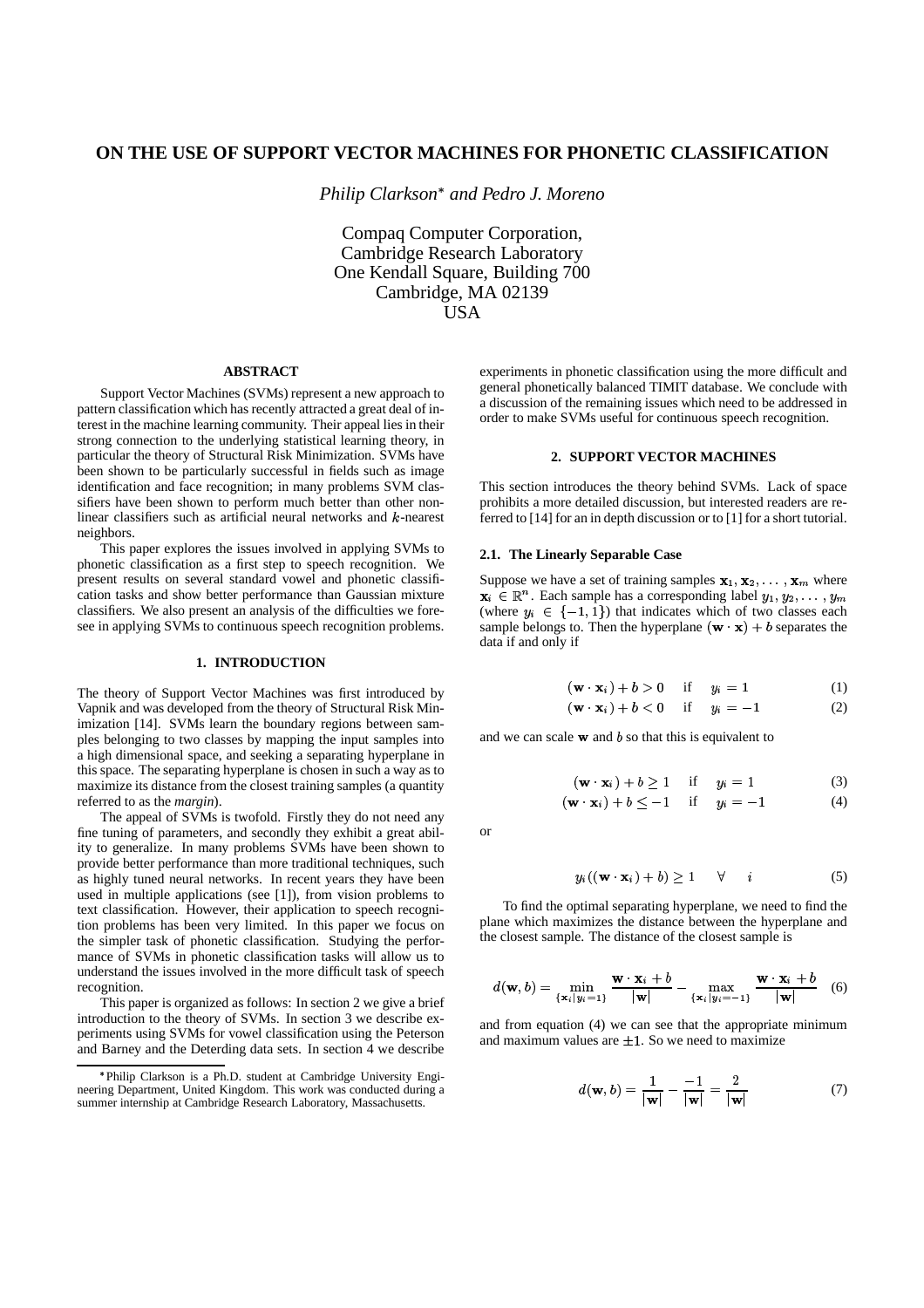Therefore our problem is equivalent to minimizing  $|\mathbf{w}|^2/2$  2.3. T subject to the constraints expressed in (5). By forming the Lagrangian, and solving the dual problem, this can be translated into the following [1]:

Minimize

$$
\sum_{i} \alpha_{i} - \frac{1}{2} \sum_{i,j} \alpha_{i} \alpha_{j} y_{i} y_{j} \mathbf{x}_{i} \cdot \mathbf{x}_{j}
$$
 (8)

subject to

$$
\alpha_i \geq 0 \tag{9}
$$

$$
\sum_{i} \alpha_i y_i = 0 \tag{10}
$$

The  $\alpha_i$  are the Lagrange multipliers; there is one Lagrange multiplier for each training sample. The training samples for which the Lagrange multiplier is non-zero are called *support vectors*, and are such that the equality in equation (5) holds. The samples with Lagrange multipliers of zero could be removed from the training set without affecting the position of the final hyperplane.

This is a well understood quadratic programming problem, and software packages exist which can find a solution. Such solvers are non-trivial, however, especially in cases where we have large training sets [9].

# **2.2. The non-separable case**

The optimization problem described in the previous section will have no solution if the data is not separable. In order to cope with this scenario, we modify the constraints (1) and (2) such that the constraints are looser, but a penalty is incurred for misclassification:

$$
\mathbf{x}_i \cdot \mathbf{w} + b \quad \geq \quad 1 - \xi_i \text{ if } y_i = 1 \tag{11}
$$

$$
\mathbf{x}_{i} \cdot \mathbf{w} + b \quad \leq \quad \xi_{i} - 1 \text{ if } y_{i} = -1 \tag{12}
$$
\n
$$
\xi_{i} \quad \geq \quad 0 \quad \forall \quad i \tag{13}
$$

If  $\mathbf{x}_i$  is to be misclassified, we must have  $\xi_i > 1$ , and hence the number of errors is less than  $\sum_i \xi_i$ . So we may add a penalty for misclassifying training samples by replacing the function to be minimized by  $|\mathbf{w}|^2/2 + C(\sum_i \xi_i)$ , where C is a parameter which allows us to specify how strictly we want the classifier to fit to the training data.

If we form the Lagrangian, the dual problem now becomes:

Minimize

$$
\sum_{i} \alpha_{i} - \frac{1}{2} \sum_{i,j} \alpha_{i} \alpha_{j} y_{i} y_{j} \mathbf{x}_{i} \cdot \mathbf{x}_{j}
$$
(14)

subject to

$$
0 \le \alpha_i \le C \tag{15}
$$

$$
\sum_{i} \alpha_{i} y_{i} = 0 \tag{16}
$$

### **2.3. The non-linear case**

The classification framework outlined above is limited to linear separating hyperplanes. SVMs get around this problem by mapping the sample points into a higher dimensional space using a non-linear mapping chosen in advance. That is, we choose a map  $\Phi : \mathbb{R}^n \mapsto \mathcal{H}$  where the dimension of H is greater than n. We then seek a separating hyperplane in the higher dimensional space, this is equivalent to a non-linear separating surface in  $\mathbb{R}^n$ .

The data only ever appears in our training problem (equations (8) to (10)) in the form of dot products, so in the higher dimensional space we are only dealing with the data in the form  $\Phi(\mathbf{x}_i) \cdot \Phi(\mathbf{x}_j)$ . If the dimensionality of H is very large, then this could be difficult, or very computationally expensive to compute. However, if we have a *kernel function* such that  $K(\mathbf{x}_i, \mathbf{x}_j)$  =  $\Phi(\mathbf{x}_i) \cdot \Phi(\mathbf{x}_j)$ , then we can use this in place of  $\mathbf{x}_i \cdot \mathbf{x}_j$  everywhere in the optimization problem, and never need to know explicitly what  $\Phi$  is.

Some examples of kernel functions are the polynomial kernel  $K(\mathbf{x}, \mathbf{y}) = (\mathbf{x} \cdot \mathbf{y} + 1)^p$  and the Gaussian radial basis function (RBF) kernel  $K(\mathbf{x}, \mathbf{y}) = e^{|\mathbf{x} - \mathbf{y}|^2/2\sigma^2}$ .

### **2.4. Multi-class classifiers**

So far we have only discussed using SVMs to solve two-class problems. However, if we are interested in conducting phone classification experiments, we will need to choose between multiple classes. The best method of extending the two-class classifiers to multi-class problems is not clear. Previous work has generally constructed a "one vs. all" classifier for each class [12], or constructed a "one vs. one" classifier for each pair of classes. The "one vs. all" approach works by constructing for each class a classifier which separates that class from the remainder of the data. A given test example  $\bf{x}$  is then classified as belonging to the class whose boundary maximizes  $(\mathbf{w} \cdot \mathbf{x}) + b$ . The "one vs. one" approach simply constructs for each pair of classes a classifier which separates those classes. A test example is then classified by all of the classifiers, and is said to belong to the class with the largest number of positive outputs from these sub-classifiers.

In [15] a method of extending the quadratic programming problem to multi-class problems is presented, although the results presented suggest that it performs no better than the more ad-hoc methods of building multi-class classifiers from sets of two-class classifiers.

# **3. VOWEL CLASSIFICATION**

Our preliminary experiments focus on vowel classification tasks, based on the Deterding [11] and Peterson and Barney [10] data sets. There are two advantages of starting with vowel classification tasks. Firstly the problem is small – the data is low dimensional, there are only ten classes to choose between, and there are a relatively small number of training samples. Secondly, vowels do not vary much in time, and we can therefore characterize them easily with a vector of fixed length. For example, the vowels are characterized by their four formant frequencies in the Peterson and Barney data, and by ten LPC reflection coefficients in the Deterding data set.

To provide a comparison point with SVMs we provide results of experiments performed with mixtures of Gaussians. The Gaussians were initialized with the  $k$ -means algorithm which provided a starting point for the well-known expectation maximization (EM) algorithm [2]. The EM algorithm was trained until convergence of the log likelihood was achieved. The covariances in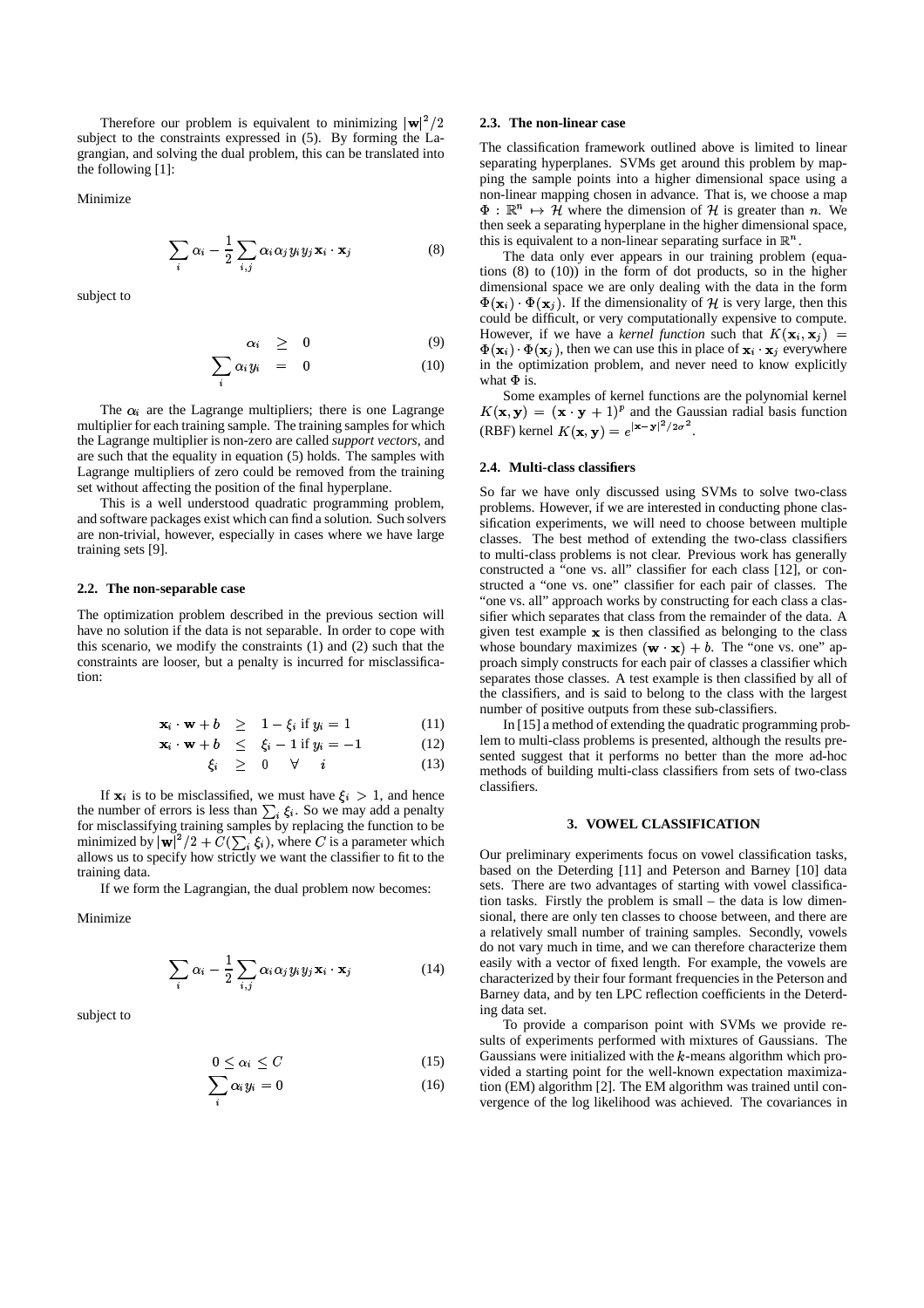the Gaussians were modeled with diagonal matrices. Our baseline classification results with Gaussian mixture models were 62.1% accuracy for the Deterding data using 16 Gaussians per class, and 81.7% accuracy for the Peterson and Barney set using 3 Gaussians per class.

Table 1 presents our results using SVMs on the vowel classification tasks, using both a polynomial kernel of degree 4 and an RBF kernel. We have investigated constructing multi-class classifiers using a one vs. all approach and a one vs. one approach.

| Data Set  | <b>Kernel</b> | Multi-class | <b>Accuracy</b> |
|-----------|---------------|-------------|-----------------|
| Deterding | Polynomial    | one vs. all | 54.9%           |
| Deterding | Polynomial    | one vs. one | 60.4%           |
| Deterding | <b>RBF</b>    | one vs. all | 66.1%           |
| Deterding | <b>RBF</b>    | one vs. one | 70.0%           |
| PB        | Polynomial    | one vs. all | 77.9%           |
| <b>PR</b> | Polynomial    | one vs. one | 84.5%           |
| PR        | <b>RBF</b>    | one vs. all | 79.6%           |
| PR        | <b>RBF</b>    | one vs. one | 85.3%           |

Table 1: Vowel classification results

The results are extremely encouraging. Not only do the SVM classifiers perform comparably with the Gaussian classifiers (and better in many cases), but they perform significantly better than previously reported results using neural network classifiers for the Deterding data  $[11]$ <sup>1</sup>. Furthermore, our results on the Peterson and Barney data compare favorably to previously reported results [7, 13].

Other conclusions which can be drawn from these results are that the RBF kernel outperforms the polynomial kernel, and that constructing multi-class classifiers from a set of one vs. one classifiers yields better performance than using a set of one vs. all classifiers.

#### **4. TIMIT EXPERIMENTS**

To test the performance of SVMs on a more difficult task we used the TIMIT database [3]. Training was performed on the 'sx' and 'si' training sentences. These create a training set with 3696 utterances from 168 different speakers. For testing we chose the core set. It consists of 192 utterances from 24 different speakers not included in the training set. All utterances contain labels indicating the phone identity and the starting and ending time of each phone. The standard Kai-Fu Lee clustering [8] was used, resulting in a set of 39 phones.

All of our experiments on the TIMIT database were conducted by constructing multi-class classifiers using one vs. one classifiers. This was principally motivated by the fact that they had been shown to perform better than one vs. all classifiers on the vowel classification tasks. There were, however, other practical issues for this choice – using one vs. one classifiers makes each individual training problem smaller, and hence the memory and CPU time required to train each classifier is greatly reduced. While using a one vs. all approach requires many fewer classifiers to be trained, the memory requirements to train each classifier were found to be prohibitive.

The key problem with conducting classification experiments with the TIMIT database is that the segments that we are seeking to classify are not of a uniform length. In order to use the SVM

 in a fixed-length vector. Furthermore, unlike the case of vowel classifiers, however, we must encode the waveform information classification, it is not sufficient to take a sample at one point in the example, as phones other than vowels can vary significantly in time, and it is often these time-varying dynamic patterns that are critical in performing classification.

> We chose a simple method of encoding the variable length segment information in a vector of fixed length. We converted the utterances from their waveform representation into a sequence of 13 dimensional mel cepstral feature vectors, their time derivatives and second order derivatives. The cepstra and its time derivatives were combined into a 39 dimensional vector. For our cepstral analysis we used a 25.5 ms Hamming window shifted every 10 ms. Each phone segment was broken into three regions in the ratio 3-4-3. The 39 dimensional vectors belonging to each of these regions were averaged resulting in three 39 dimensional vectors<sup>2</sup>. In addition, the 39 dimensional vectors belonging to a window region centered at the start of the phonetic segments and with a 40 ms width were averaged, resulting in another 39 dimensional vector. The same was done for a window centered at the end of the segment. One additional feature indicating the log-duration of the phone segment was added. This resulted in a vector with 196 components.

> The results of using SVM classifiers with various kernel functions to perform phonetic classification are shown in Table 2. In order to provide a comparison point we conducted experiments using Gaussian mixture models. The initialization and training algorithms used to learn the parameters of the Gaussian mixtures were the same as those used in the vowel classification experiments. Using 64 diagonal covariance Gaussians per class we obtained a classification accuracy of 73.7%.

| Kernel<br><b>Function</b> | <b>SVM</b><br><b>Accuracy</b> |
|---------------------------|-------------------------------|
| Polynomial degree 3       | 76.4%                         |
| Polynomial degree 4       | 77.1%                         |
| Polynomial degree 5       | 77.6%                         |
| Polynomial degree 6       | 77.0%                         |
| Radial Basis Function     | $76.3\%$                      |

Table 2: TIMIT phonetic classification results

These results show that SVMs perform significantly better than the Gaussian classifiers. Furthermore, the results are competitive with current state-of-the-art performance in phonetic classification using this data set [5, 16]. It is also interesting to note that the choice of kernel function does not have a major impact on accuracy.

### **5. CONTINUOUS SPEECH RECOGNITION**

The results given in the previous sections show that support vector machines can perform well on phonetic classification tasks. However, a number of obstacles remain before they can be useful in the context of continuous speech recognition. This section explores these issues, and discusses how they might be resolved.

#### **5.1. Context-dependent models**

It is well established that many phones vary greatly when they occur in different phonetic contexts. Current speech recognition

 $1$ Our results here are consistent with those presented in [4]

 $2$ This mirrors the acoustic representation reported in [5].